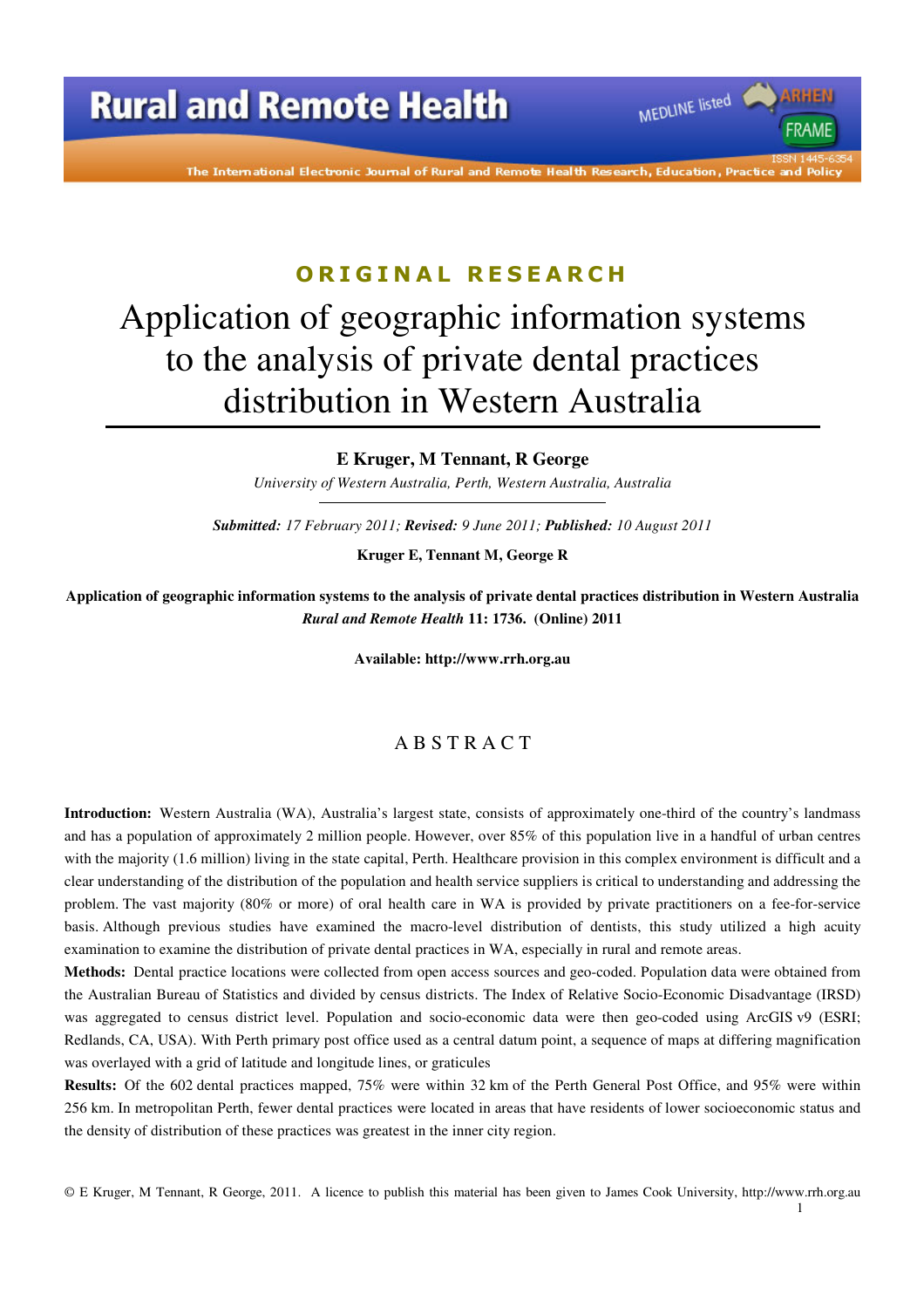The International Electronic Journal of Rural and Remote Health Research, Education Practice and Policy

**Conclusion:** This study highlights the complex nature of providing care to irregularly distributed populations in economic environments that are driven by factors not purely related to disease burden.

**Key words:** Geographic Information Systems (GIS), health service mapping, rural and remote access.

### Introduction

Australia remains one of the most sparsely populated nations in the world, with on average only two people per  $km<sup>2</sup>$ , and most of its 21 million people (87%) concentrated in capital cities and urban areas (defined as cities with populations of 250 000 or more). Australia has one of the healthiest populations in the world, but significant inequalities in health still exist, with access to services being a key issue. This is exemplified in dentistry, with oral health services being fundamentally privatised on a patientpayment model. Almost 86% of dentists work in the private  $sector<sup>1</sup>$  where approximately 80% of all dental care is provided, with only 19% of adults receiving dental care from public dental services annually<sup>2</sup>.

Australia, like many countries, has a significant shortage of dental practitioners<sup>3</sup>. This shortage is more acute in rural and remote areas, and among population sub-groups who cannot access private care (mostly those who are economically disadvantaged)<sup>1</sup>. On the macro-scale the uneven distribution of dental practices between capital cities and rural areas is a significant feature of the Australian dental labour force, with practising rates for capital cities averaging 55.4 dentists per 100 000 population, compared with 28.6 for rural and remote  $area<sup>4</sup>$ .

Western Australia (WA), Australia's largest state, consists of approximately one-third of the country's landmass and has a population of approximately 2 million people. However, over 85% of this population live in a handful of urban centres with the majority (1.6 million) living in the state capital, Perth. Although the macro-scale difference in dental practice distribution across Australia is known, very little detailed analysis of distribution has been undertaken, particularly in a state with such a large geographic area. The purpose of the study was to examine the

distribution of private dental practices in WA, using modern Geographic Information System (GIS) tools.

### Methods

All data were collected from open access sources which included the *Yellow Pages* business telephone directory, the Government Gazette and Google Maps.

#### *Dental practice locations*

The address for each dental practice in WA was obtained from the Government Gazette and crossed checked against the Yellow Pages as at June 2009. All addresses were entered into a database and the longitude and latitude of each practice address was obtained using a free access geo-coding website (http://batchgeo.com). A randomly selected sample of 10% of all geo-coded practices was tested against personal knowledge and phone calls to test the integrity of the data (the confirmatory sample was found to be 100% concordant with the data collected from electronic sources).

#### *Population statistics*

All population data were obtained from the 2006 Australian Census<sup>5</sup>. Population data were divided by census district (CD) from the Australian Bureau of Statistics website (http://www.abs.gov.au).

#### *Socio economic status*

The Index of Relative Socio-Economic Disadvantage (IRSD) aggregated to CD level formed the basis of the measure of socioeconomic disadvantage. The IRSD is a composite measure derived from multiple weighted socio-economic variables which



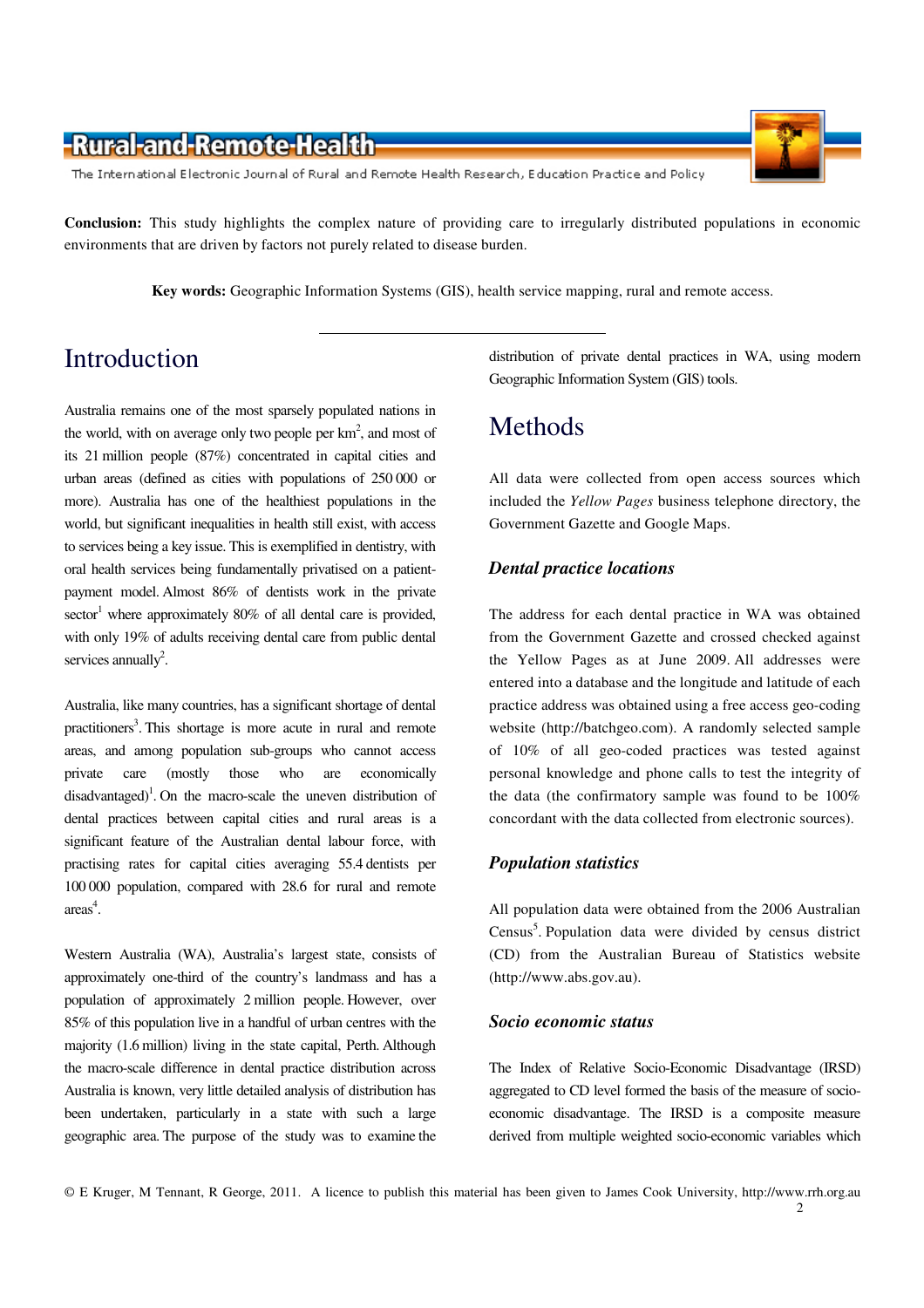The International Electronic Journal of Rural and Remote Health Research, Education Practice and Policy

include income, educational attainment, employment and possession of motor vehicles collected in the 2001 Australian Bureau of Statistics Census. This index includes all variables that either reflect or measure disadvantage. The IRSD values were ranked into deciles ranging from one to 10.

#### *Post office*

Western Australia's primary post office (GPO) based in Perth at 3-7 Forrest Place (lat 31.951143, long 115.859156), was used as a central datum point. The longitude and latitude of the GPO was obtained from Google Maps, used worldwide for mapping and accurate up to 6 decimal points of latitude and longitude.

#### *Geo-coding*

Geographic boundary data for each CD was obtained from the Australian Bureau of Statistics, and the population and socioeconomic data were geo-coded using ArcGIS v9 (ESRI; Redlands, CA, USA). Analysis of geographic measures was completed using the ArcGIS software.

#### *Graticule calculations*

A sequence of maps at different magnifications was produced and overlayed with graticules (the familiar map grid of latitude and longitude lines). For high magnification maps the square graticules were 0.025 decimal degrees areas, while for medium magnification they were 0.25 decimal degrees, and for the lowest state-wide maps they were 2.5 decimal degrees. These graticule squares equate to areas of approximately 7.7, 7700 and 77 000 km<sup>2</sup> (Fig1). These are only approximate decimal degree conversions to linear distances as the conversion is slightly affected by differences in latitudes due to the curvature of the earth's surface.

### Results

A total of 602 private dental practices were geo-coded in WA.

A series of concentric distance rings at exponentially growing distances were drawn around the GPO. The total number of practices in each ring was calculated (Fig2); more than 75% of all practices were within 32 km of the GPO and almost 95% were within 256 km .

#### *Population proximity calculations*

The total population of WA distributed by CD (*n*=4370) was overlayed on the dental practice distribution. Two kilometre boundaries were applied to each of the private dental practices and the CDs that were within or overlapping each 2 km buffer were determined (Fig3). The number of people outside these 2 km buffers was 345 000 from 1092 CDs, out of a total WA population of 1.95 million. Fewer dental practices were found in regions with a high proportion of disadvantaged residents.

#### *Graticule calculations*

The total number of dental practices in each graticule square was calculated (Fig1) and frequency plots made for Perth city, metropolitan Perth, the wider Perth region, the southwest corner of WA, and state-wide WA (Fig4). This systematic approach to looking at distribution of dental practices independent of underlying factors gives a clear measure of the 'clumping' of service delivery. In disciplines where access to services is important, especially for emergency care, an even distribution would be expected. The current data does not support that for dental services in WA. The frequency plots for each of the 5 regions were completed excluding the regions that were contained within it but that had been previous calculated. For example, the southwest frequency plot includes all dental practices in the southwest, but does not include those already counted in the Perth city and Perth metropolitan frequency plots. In the inner city the number of practices per graticule square ranged from 0 to 8 with 95% of all squares containing one or more practices and 30% containing more than 5 practices (Fig4a). However, at the state-wide level over 75% of graticule squares had no dental practices at all (Fig4e; the latter graticule squares are 1000 times the area of those used at the inner city level).

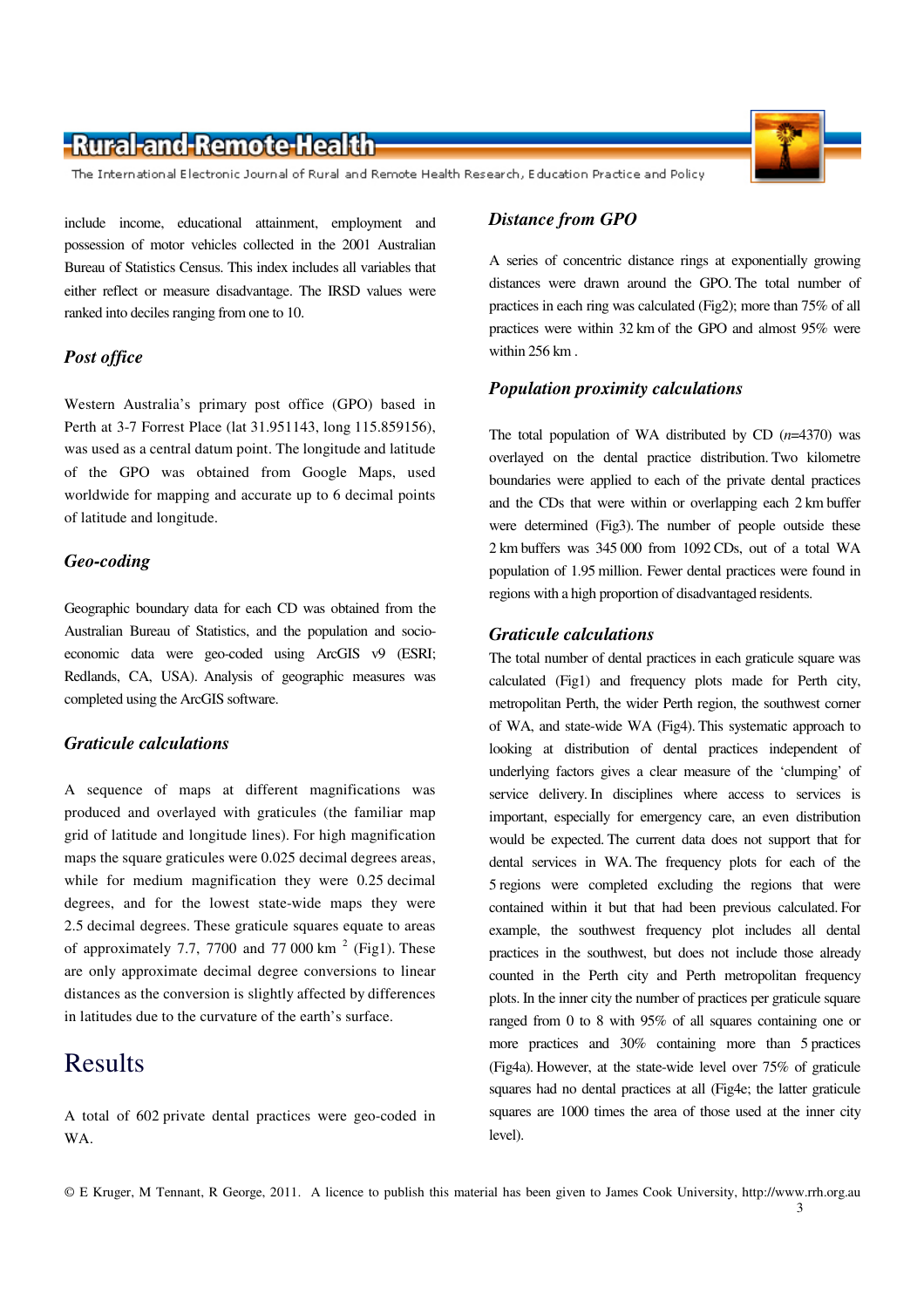The International Electronic Journal of Rural and Remote Health Research, Education Practice and Policy



**Figure 1: Graticule squares of differing sizes were overlayed on the Western Australia state map and the number of dental practices in each square analysed. Higher resolution graticules were applied to the city and metropolitan area.** 



**Figure 2: The cumulative proportion of private dental practices at various distances from the Perth central post office.**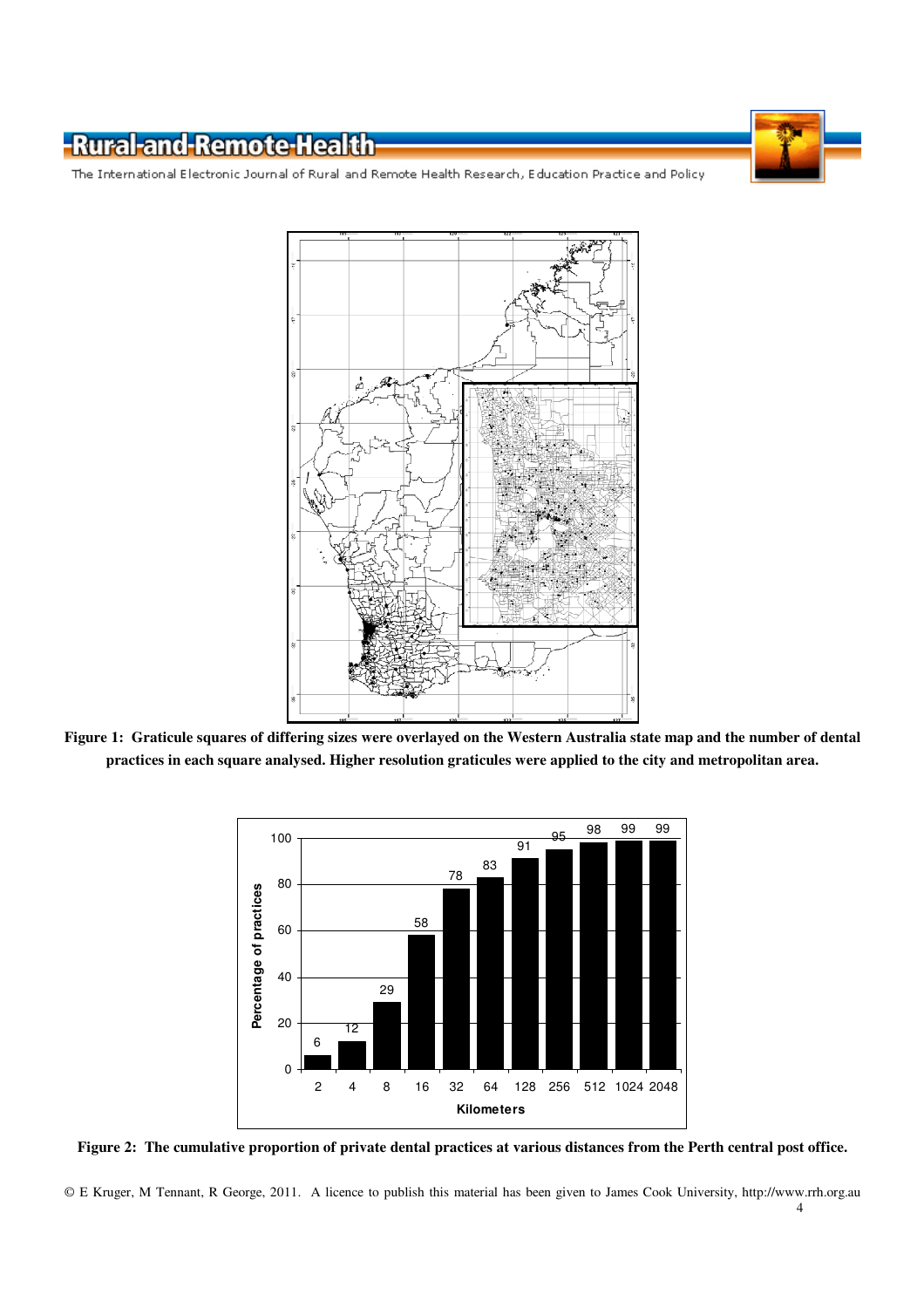The International Electronic Journal of Rural and Remote Health Research, Education Practice and Policy



**Figure 3: A map of Western Australia with each private dental practice (black dot) highlighted. Each census district outside a 2 km zone (transparent blue) around each practice is highlighted in red, while census districts within (or touching) the 2 km zones are shaded in different levels of pink dependent on residents' socioeconomic status. The darker the pink, the more disadvantaged the residents. The insert is a magnified view of the metropolitan area of state capital Perth.** 

### Discussion

Australia is geographically one of the world's largest countries but it has a very small population whose distribution is highly uneven. The provision of health care under these circumstances is a complex task, particularly when the disease burden is unevenly distributed through the population, and in a distribution that does not match population distribution. Oral health is an outstanding example of this problem. The distribution of the primary disease, dental caries, is highly associated with socioeconomic status<sup>6,7</sup>, with a gradient effect from wealth to poor. In addition, sub-sets of the community are known to be at high risk (particularly Aboriginal and Torres Strait Islander people who are known to suffer significantly more dental caries) $8-10$ . The distribution of

these population groups is almost inverse to the total population distribution, with most living in rural and remote areas.

In Australia the majority of adult oral health care is provided through private dental practice, and in the vast majority of cases by direct payment to the practitioner (with approximately 50% of the population having health insurance which covers a proportion of the  $cost$ <sup>11</sup>. A small amount of 'safety net' governmentsubsidised care is provided to less affluent members of the Australian community $12$ . It is under these circumstances that the distribution of private dental practices is a critical measure of service supply. However, it is recognised that the actual workforce operating in these practices is also important.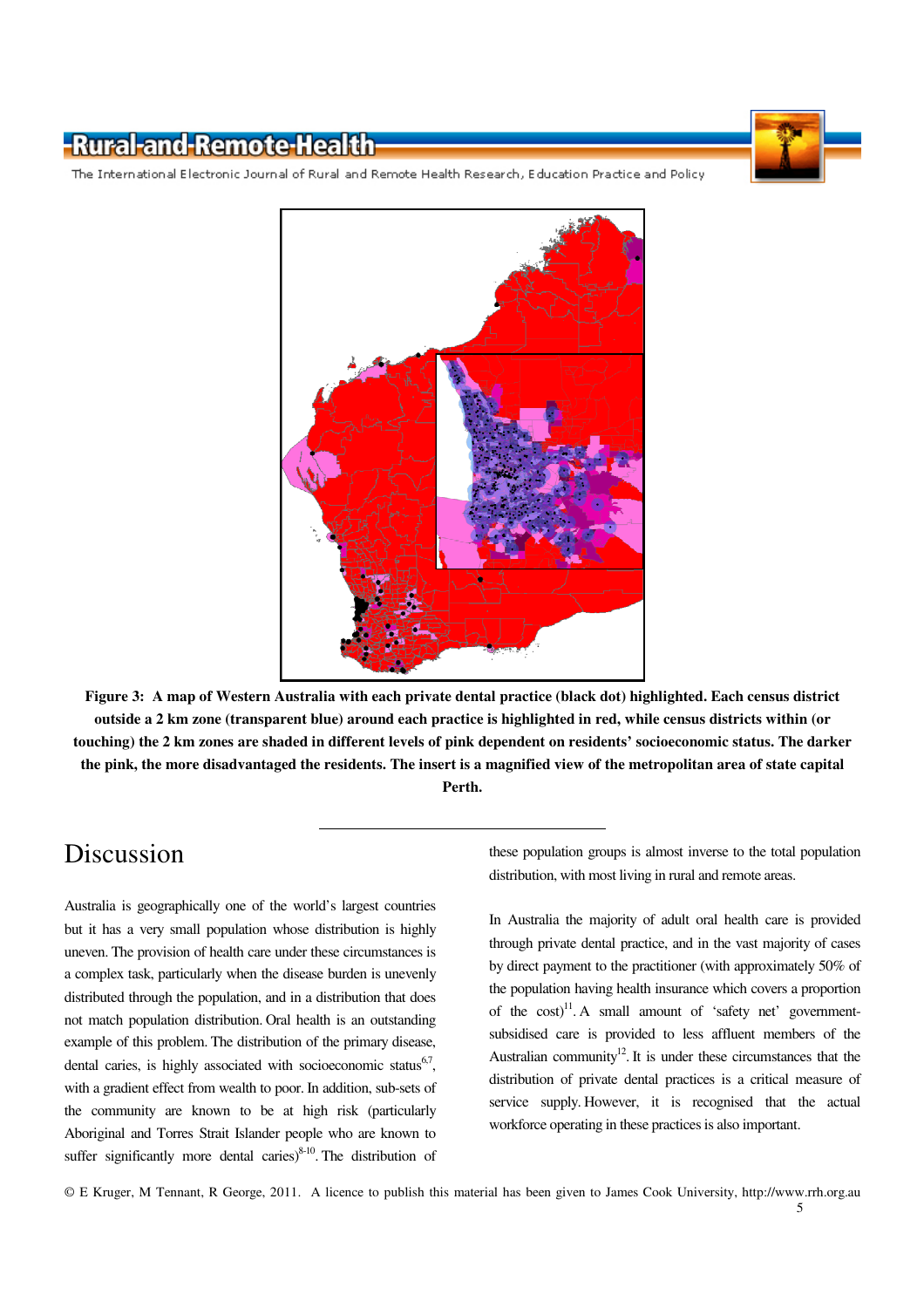The International Electronic Journal of Rural and Remote Health Research, Education Practice and Policy



### **Number of Practices**

**Figure 4: The number of private dental practices per graticule square for: (A) Perth city centre; (B) metropolitan Perth; (C) wider Perth region; (D) southwest region; (E) and state-wide.** 

The key finding of this study is that practices are highly concentrated in the most populous area of WA and the number of practices outside this region is very small. Even when examining practice distribution within the metropolitan region, fewer dental practices are located in areas of lower socioeconomic status than in their wealthier counterparts. This is not unexpected because practice

operation is fundamentally on a user-pays basis. However, it is quite opposite to the distribution of dental disease within the community where there is an increase in dental disease burden in populations of lower socioeconomic status $^{13-16}$ .

This is the first high acuity examination of private oral health service locations in Australia. Historically, dentist to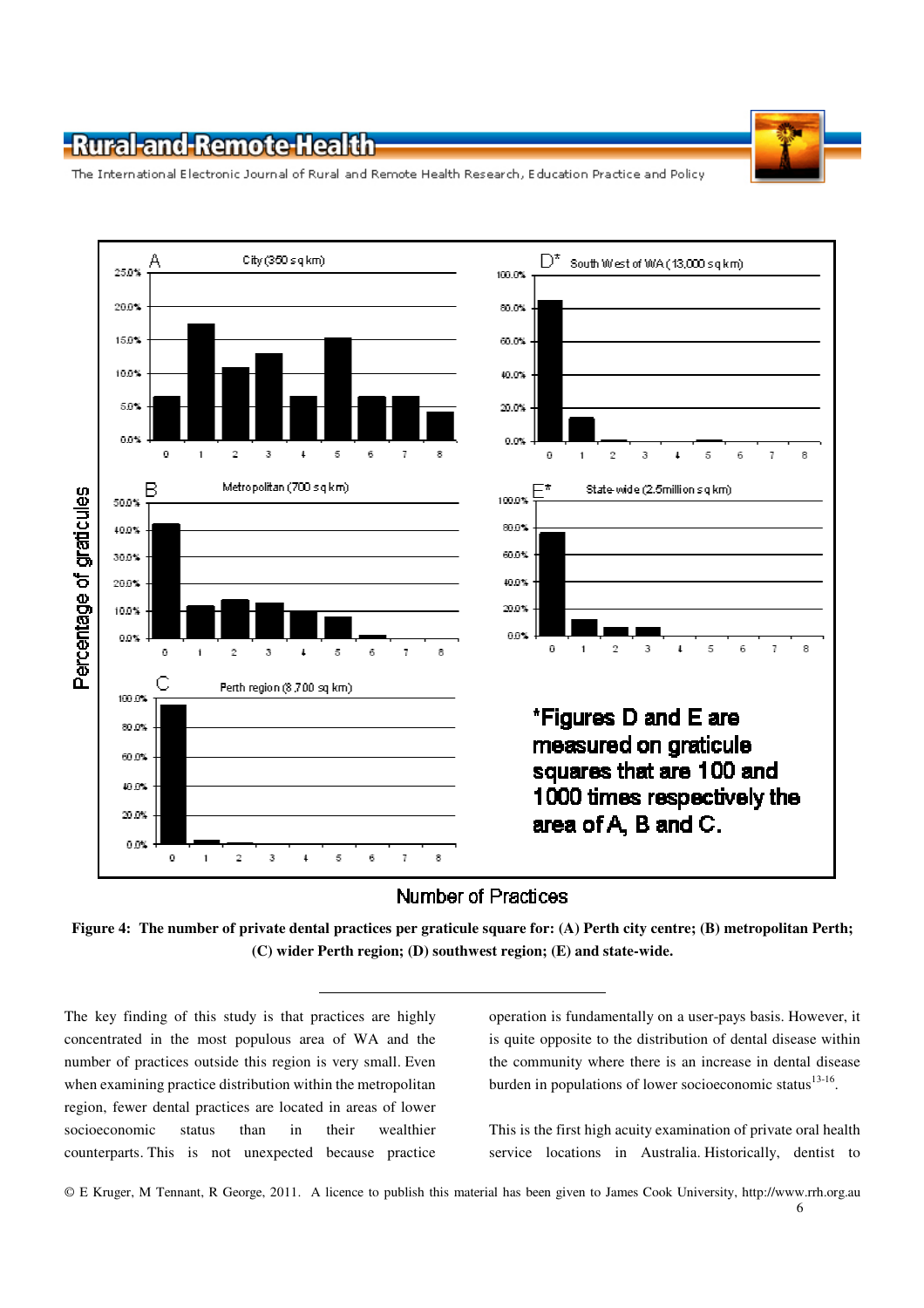

The International Electronic Journal of Rural and Remote Health Research, Education Practice and Policy

population ratios and low resolution data have always relied on for planning purposes. The simple application of high resolution Geographic Information Systems (GIS) systems to health service planning has been used in many other disciplines. Some examples include assessment of accessibility of GPs in South Australia<sup>17</sup>, comparison of location and accessibility of Australian chronic heart failure management programs, and general practice distribution<sup>18</sup>, but there is little similar research in dentistry in other world regions. However, a few studies in the USA have looked at analysing location-based accessibility to dental services and also the distribution and demographics of dentists $19,20$ .

In summary, this high acuity examination of private dental practices location has found that the inverse care law still exists and practice locations are determined by factors other than disease<sup>21-23</sup>. A thorough analysis of this distribution can also contribute to the knowledge of referral patterns for specialist care.

Overcoming this issue poses a challenge. First, are public dental clinics in these rural and remote areas able to provide adequate dental care where private practices are nonexistent? A recent Australian study suggests that in respect to the accessibility of public dental services, Western Australians appear to be in a poor position compared with those living in the states of Victoria and Queensland<sup>24</sup>. Strategies to motivate dentists to work in rural and remote areas must be developed.

As the University of WA (UWA) is the only dental school in the State, one strategy may be to increase the number of rural students admitted into dentistry, assuming that they are more likely to choose a practice location in their home communities. The Rural Student Recruitment program may provide a second strategy. This program provides increased awareness and information about medicine or dentistry as a career, and the support programs available for prospective students from rural and remote areas. In addition, a shortstay rural and remote placement model for the fifth year dental students to experience working in rural and remote areas has been adopted at UWA.

However, after all these strategies it is likely that a shortage will remain. Hence there is a need for collaboration among dental professionals, governments and communities to develop better strategies to recruit and retain dentists in WA's rural and remote areas. This may be achieved by the vertical integration of service, education and research, and also with a strong clinical governance framework and support network<sup>25,26</sup>.

## Conclusion

Those who live outside WA's metropolitan areas, especially in rural and remote areas, are at great disadvantage in accessing private oral health services. The use of high acuity GIS mapping can assist in planning health services to address this concerning issue.

### Acknowledgement

The authors acknowledge the contribution of Dr Pricella Lam in the development of this project.

### References

1. Marshall RI, Spencer AJ. Accessing oral health care in Australia. *Medical Journal of Australia* 2006; **185(2):** 59-60.

2. Australian Institute of Health and Welfare, Dental Statistics and Research Unit. *Oral health and access to dental care-1994-96 and 1999*. Research report. Adelaide: AIHW Dental Statistics and Research Unit, Adelaide University, 2001.

3. Tuesner DN, Spencer AJ. *Projections of the Australian dental labour force*. AIHW cat no POH1. Canberra, ACT: Australian Institute of Health and Welfare, 2005.

4. Australian Bureau of Statistics. *Australia's health work force: selected health occupations*. Canberra, ACT: ABS, 2006.

5. Australian Bureau of Statistics. *Census Dictionary Australia*. Cat no. 2901.0.2006. Canberra, ACT: ABS, 2006.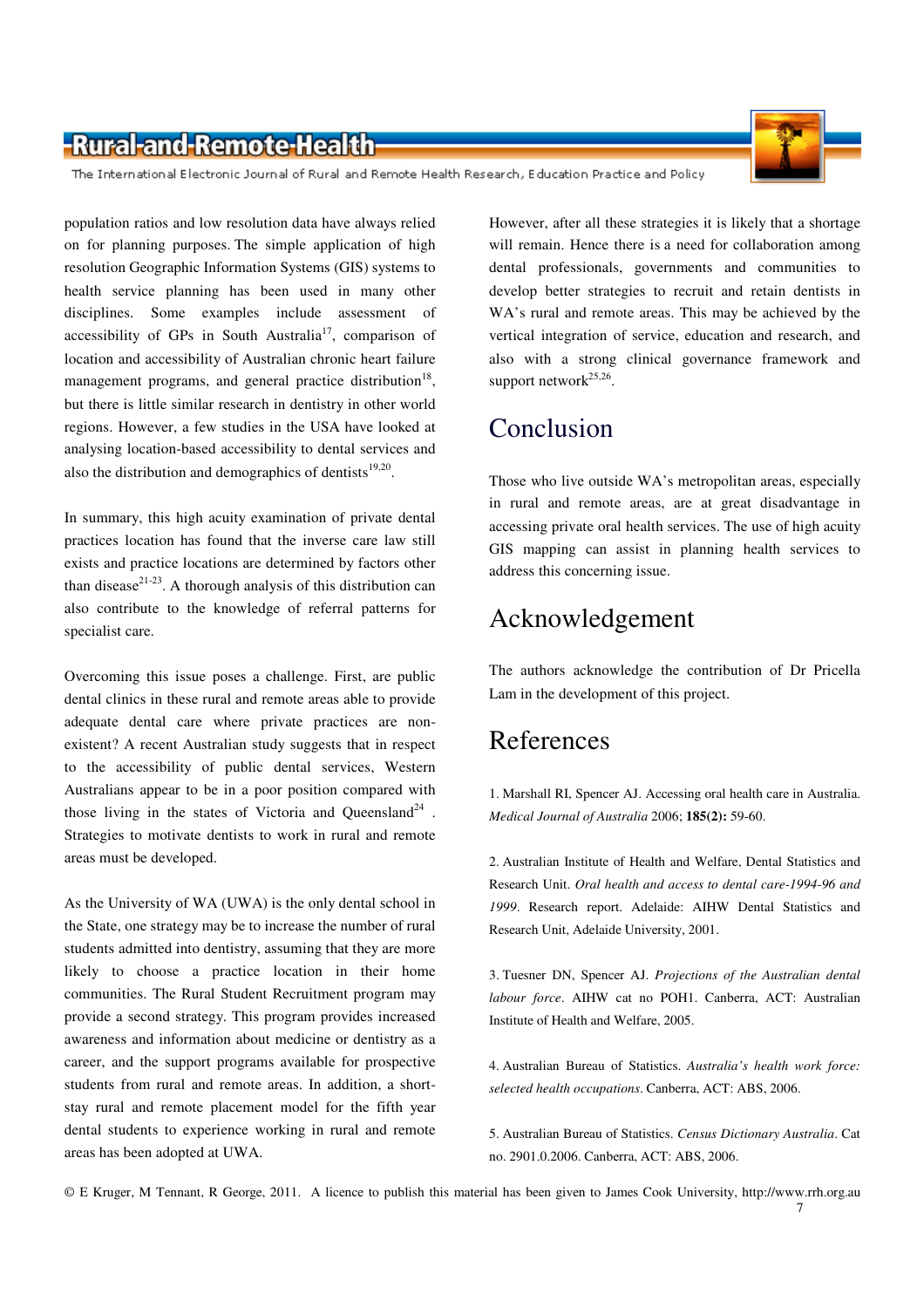The International Electronic Journal of Rural and Remote Health Research, Education Practice and Policy

6. Reisine ST, Psoter W. Socioeconomic status and selected behavioral determinants as risk factors for dental caries. *Journal of Dental Education* 2001; **65(10):** 1009-1016.

7. Australian Institute of Health and Welfare, Dental Statistics and Research Unit. *Oral Health of Public Dental Patients in Rural Areas*. Adelaide, SA: AIHW, 2002.

8. Australian Institute of Health and Welfare, Dental Statistics and Research Unit. *Oral Health of Aboriginal and Torres Strait Islander Persons.* Cat no DEN 108. Adelaide, SA: AIHW, 2003.

9. Endean C, Roberts-Thomson K, Wooley S. Anangu oral health: The status of the Indigenous population of the Anangu Pitjantjatjara lands. *Australian Journal of Rural Health* 2004; **12:** 99-103.

10. Smith K, Kruger E, Dyson K, Tennant M. Oral health in rural and remote Western Australian indigenous communities: a twoyear retrospective analysis of 999 people. *International Dental Journal* 2007; **57(2):** 93-99.

11. Brennan D, Spencer A, Szuster F. Insurance status and provision of dental services in Australian private general practice. *Community Dentistry and Oral Epidemiology*1997; **25(6):** 423-428.

12. Schwarz E. Access to oral health care – an Australian perspective. *Community Dentistry and Oral Epidemiology* 2006; **34(3):** 225-231.

13. Patrick DL, Yin Lee RS, Nucci M, Grembowski D, Jolles CZ, Milgrom P. Reducing oral health disparities: a focus on social and cultural determinants. *BMC Oral Health* 2006; **6(Suppl1):** S4.

14. Sisson KL. Theoretical explanations for social inequalities in oral health. *Community Dentistry and Oral Epidemiology* 2007; **35:** 81-88.

15. Healthy Mouths, Healthy Lives. *Australia's National Oral Health Plan 2004-2013*. Adelaide, SA: National Advisory Committee on Oral Health, 2004. Available: http://www.ada.org. au/app\_cmslib/media/lib/0610/m29653\_v1\_nacoh%20oral%20healt h%20care.pdf

16. Watt R. From victim blaming to upstream action: tackling the social determinants of oral health inequalities. *Community Dentistry & Oral Epidemiology* 2007; **35(1):** 1-11.

17. Bamford EJ, Dune L, Hugo GJ, Taylor DS, Symon BG, Wilkinson D. Accessibility to general practitioners in rural South Australia. *Medical Journal of Australia* 1999; **171(11-12):** 614-616.

18. Clark RA, Driscoll A, Nottage J, McLennan S, Coombe DM, Bamford EJ et al. Inequitable provision of optimal services for patients with chronic heart failure: a national geo-mapping study. *Medical Journal of Australia* 2007; **186(4):** 169-173.

19. Horner M, Mascarenhas A. Analyzing Location-Based Accessibility to Dental Services: An Ohio Case Study. *Journal of Public Health Dentistry* 2007; **67(2):** 113-118.

20. Krause D, Frate DA, May WL. Demographics and distribution of dentists in Mississippi: A dental work force study. *Journal of the American Dental Association* 2005; **136(5):** 668-677.

21. Hart JT. The inverse care law. Lancet 1971; **1:** 405-412.

22. Vargas CM, Ronzio CR. Relationship Between Children's Dental Needs and Dental Care Utilization: United States, 1988- 1994. *American Journal of Public Health* 2002; **92(11):** 1816-1821.

23. Furler JS, Harris E, Chondros P, et al. The inverse care law revisited: impact of disadvantaged location on accessing longer GP consultation times. *Medical Journal of Australia* 2002; **177:** 80-83.

24. Perera I, Kruger E, Tennant M. Rural Public Dental Clinic Distribution in Three States of Australia: Using Spatial Analysis to Inform Management and Planning of Services. *Asia Pacific Journal of Health Management* 2010; **5(1):** 40-46.

25. Steele L, Pacza T, Tennant M. Rural and remote oral health, problems and models for improvement: a Western Australian perspective. *Australian Journal of Rural Health* 2000; **8(1):** 22-28.



<sup>©</sup> E Kruger, M Tennant, R George, 2011. A licence to publish this material has been given to James Cook University, http://www.rrh.org.au